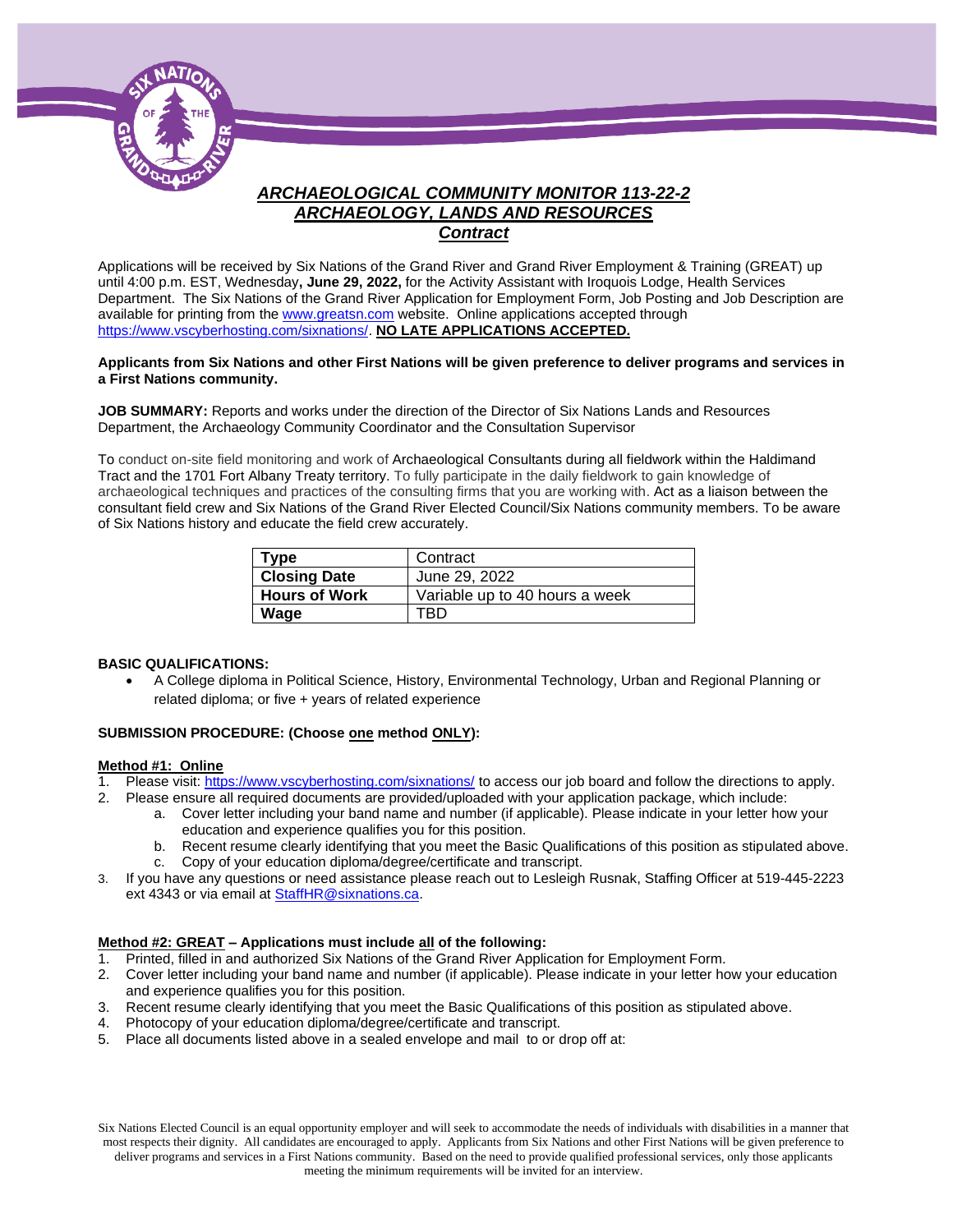**Archaeological Community Monitor – Contract – 113-22-2** c/o Reception Desk Grand River Employment & Training (GREAT) P.O. Box 69, 16 Sunrise Court Ohsweken, Ontario N0A 1M0

Six Nations Elected Council is an equal opportunity employer and will seek to accommodate the needs of individuals with disabilities in a manner that most respects their dignity. All candidates are encouraged to apply. Applicants from Six Nations and other First Nations will be given preference to deliver programs and services in a First Nations community. Based on the need to provide qualified professional services, only those applicants meeting the minimum requirements will be invited for an interview.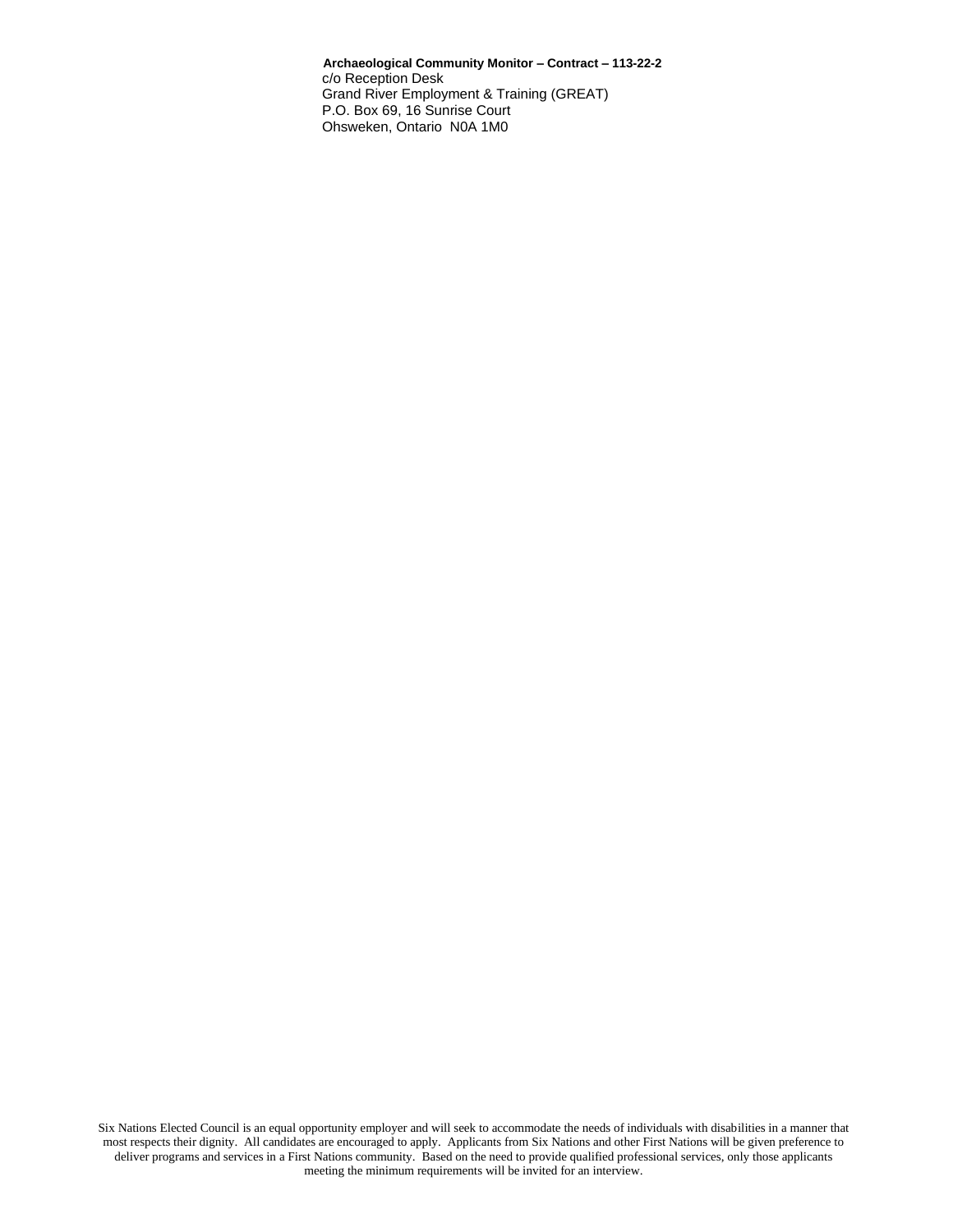

## **LANDS AND RESOURCES DEPARTMENT POSITION DESCRIPTION**

# **POSITION:** Six Nations of the Grand River Archeological Community Monitor

# **REPORTING RELATIONSHIP:**

Reports and works under the direction of the Director of Six Nations Lands and Resources Department, the Archaeology Community Coordinator and the Consultation Supervisor.

## **PURPOSE AND SCOPE OF THE POSITION:**

To conduct on-site field monitoring and work of Archaeological Consultants during all fieldwork within the Haldimand Tract and the 1701 Fort Albany Treaty territory.

To fully participate in the daily fieldwork to gain knowledge of archaeological techniques and practices of the consulting firms that you are working with.

Act as a liaison between the consultant field crew and Six Nations of the Grand River Elected Council/Six Nations community members.

To be aware of Six Nations history and educate the field crew accurately.

## **RESPONSIBILITIES:**

## **1. Monitor Responsibility Functions**

- i. Responsible for daily monitoring of archaeological crews
- ii. Working as a field crew member in all aspects of the job
- iii. Completion of daily monitoring logs and of biweekly/end of site reports
- iv. Provide training as required to other Staff
- v. Ability to provide feedback/identify artifacts in the field
- vi. Physically capable of heavy lifting, walking long distances in extreme temperatures

## **2. Communication Functions**

- i. Be in contact with companies that require Archeological Community Monitor services
- ii. Liaison to other First Nation monitors

Six Nations Elected Council is an equal opportunity employer and will seek to accommodate the needs of individuals with disabilities in a manner that most respects their dignity. All candidates are encouraged to apply. Applicants from Six Nations and other First Nations will be given preference to deliver programs and services in a First Nations community. Based on the need to provide qualified professional services, only those applicants meeting the minimum requirements will be invited for an interview.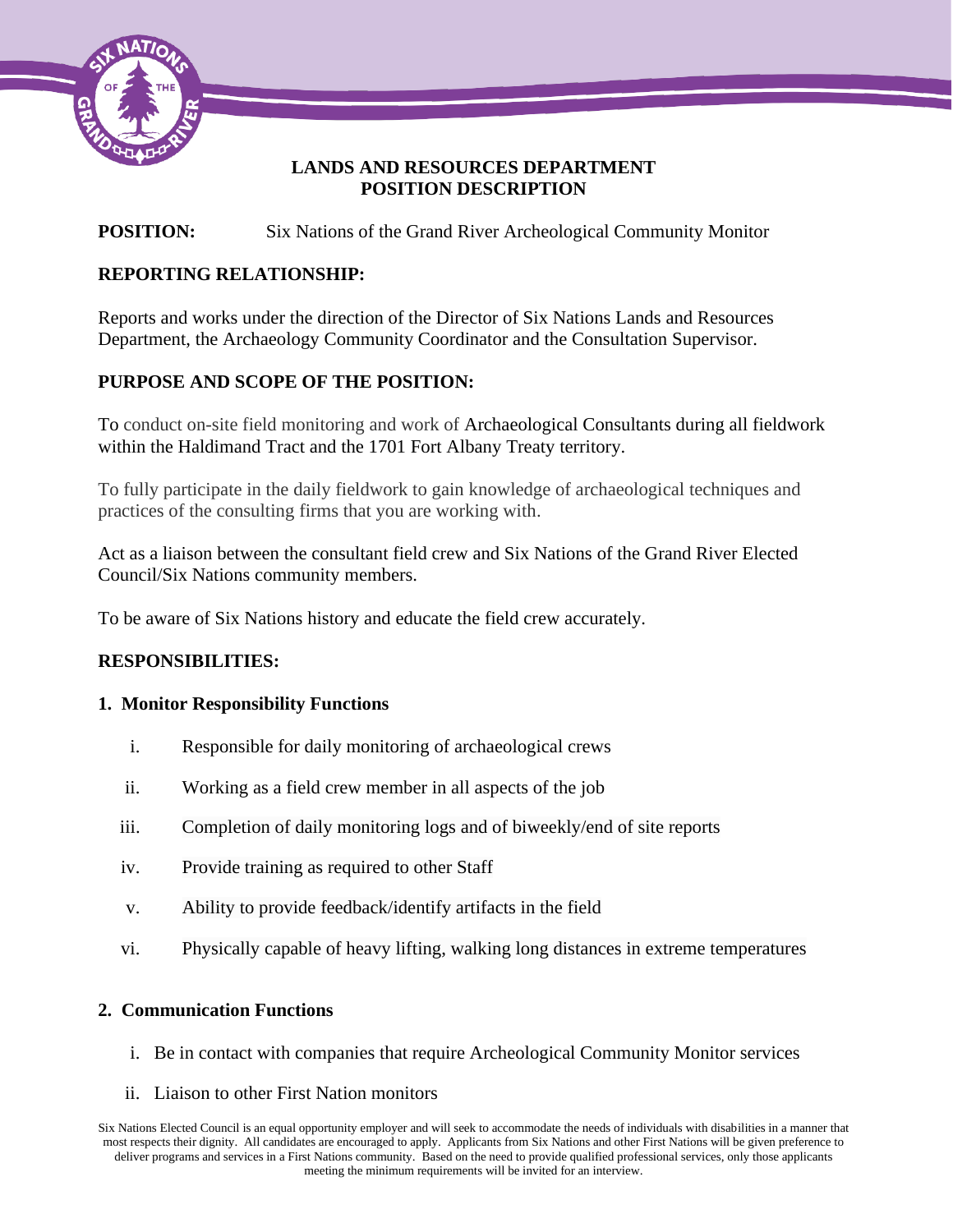- iii. Prepare reports in field journal, bi-weekly reports, and timesheets as required
- iv. Regularly interface with archaeological consultant field directors/crew to ensure

 MTCS Standards and Guidelines are being followed during all field work v. Provide timely responses to changing work priorities

- vi. Provide updates to the community as required
- vii. Other related duties as assigned by the Archaeology Community Coordinator

### **3. Administrative**

- i. Ensure proper information of documents electronically and/or hardcopy
- ii. Daily completion of log in/out sheets and proper documentation as required
- iii. Daily interface with Archaeology Community Coordinator and field director to obtain work details, reviews and responses in a timely manner
- iv. Attend meetings as required: staff meetings, committee meetings
- v. Attend training/workshops as required

### **4. Other Functions**

- i. Perform other related duties as assigned by immediate supervisor
- ii. Perform projects as assigned
- iii. Perform political tasks as assigned
- iv. Promote a positive and professional team environment

## **WORKING CONDITIONS:**

Work requires high degree of attention to detail, requires extensive interaction with Staff, subject to deadlines, demands, and interruptions; ability to take direction, prioritize, work independently and/or as supervised and instructed.

## **WORKING RELATIONSHIPS:**

### **With the Director:**

Receives direction, and guidance if needed to proceed on a project where issues arise.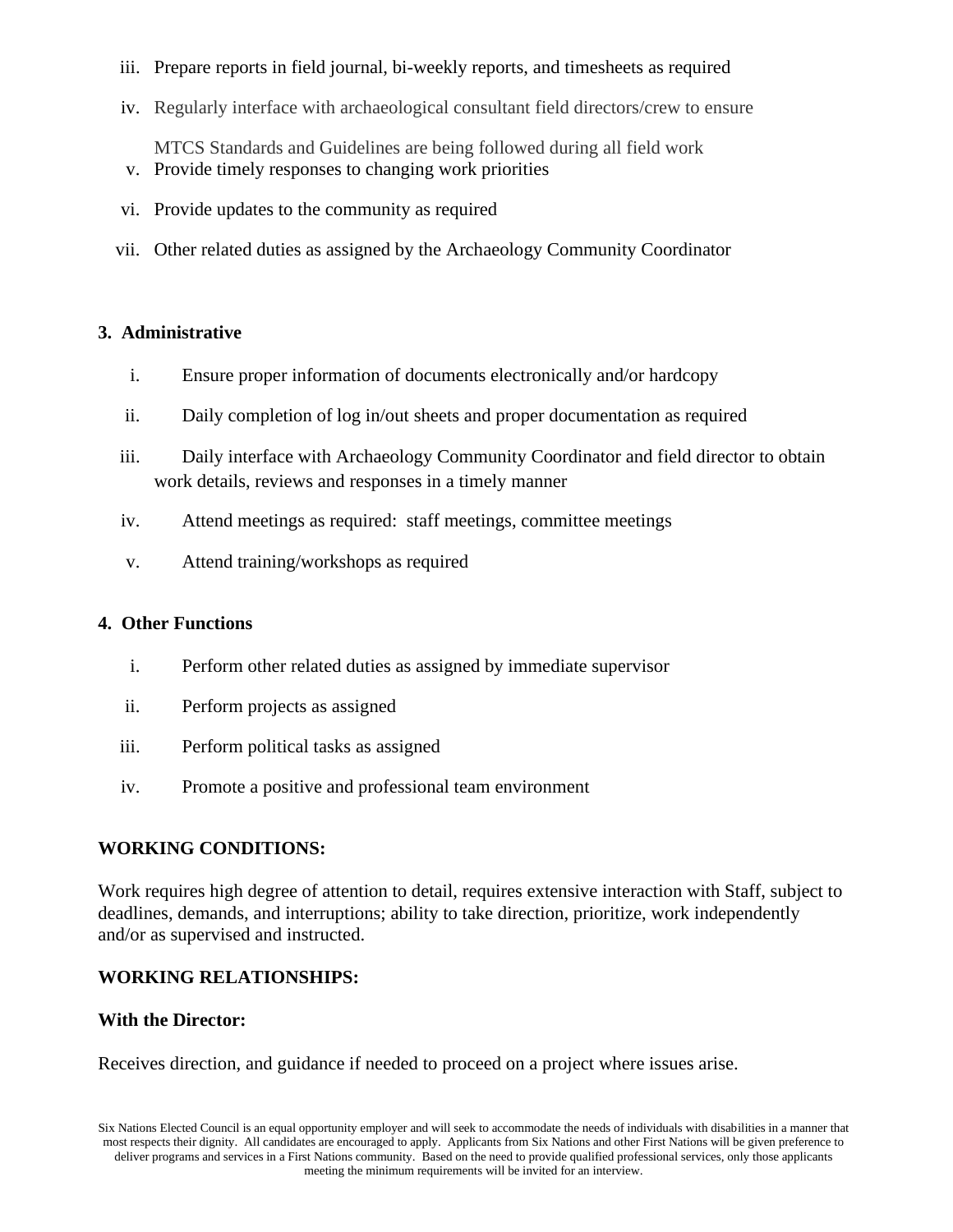## **With the Chief & Council:**

Prepares notes, reports and presents information as required.

Gathers and distributes relevant information.

### **With the Community and other Staff Members:**

Represents and promotes Six Nations Administration in a courteous, cooperative, and qualified manner.

Provides information and assistance and works closely with Six Nations Eco-Centre Staff

### **KNOWLEDGE AND SKILLS:**

#### **Minimum Requirements:**

• A College diploma in Political Science, History, Environmental Technology, Urban and Regional Planning or related diploma; or five  $+$  years of related experience

#### **Other Preferred Skills:**

- Excellent written and communication skills
- Knowledge of Six Nations and First Nations land rights and treaty issues
- Working knowledge of current case law relevant to First Nations
- Strong analytical skills
- Ability to handle stressful situations with a positive outlook
- Skills in operation of other office equipment
- Ability to read maps, deeds, historical documents, and drawings an asset
- Possess initiative and self-direction
- Ability to take direction well; team player
- Must be trustworthy, reliable and maintain confidentiality